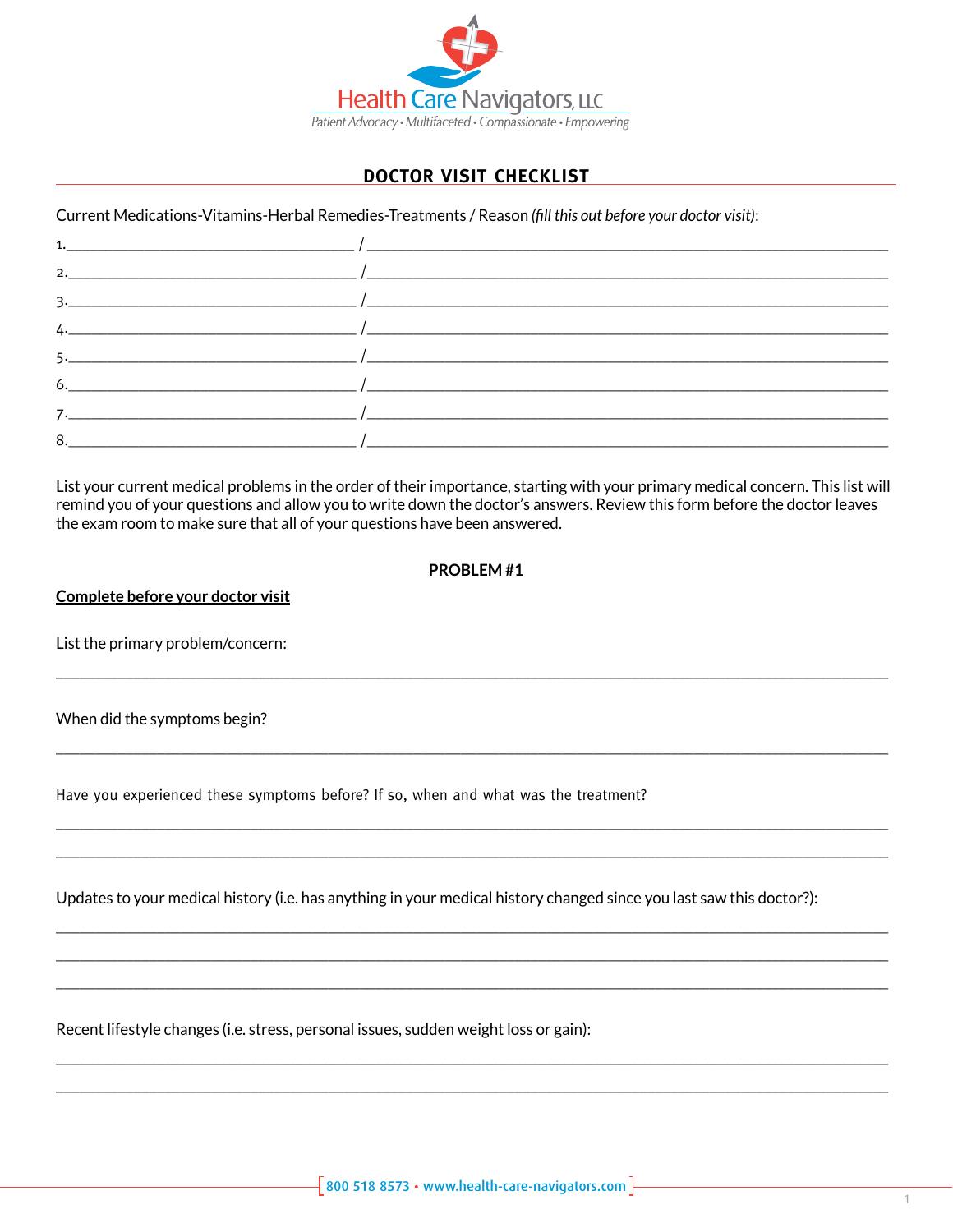

## Questions to ask during your doctor visit

What is my diagnosis?

What does my diagnosis mean? Is there a cure?

What are my treatment options?

Is a follow-up appointment needed? If so, when and with whom?

If medication is prescribed, what will the medication do and what are the side effects?

How will I know the medications are working?

Do I need to modify my behavior? If so, how?

Will I need further tests or procedures? If so, which ones?

**Additional Notes:**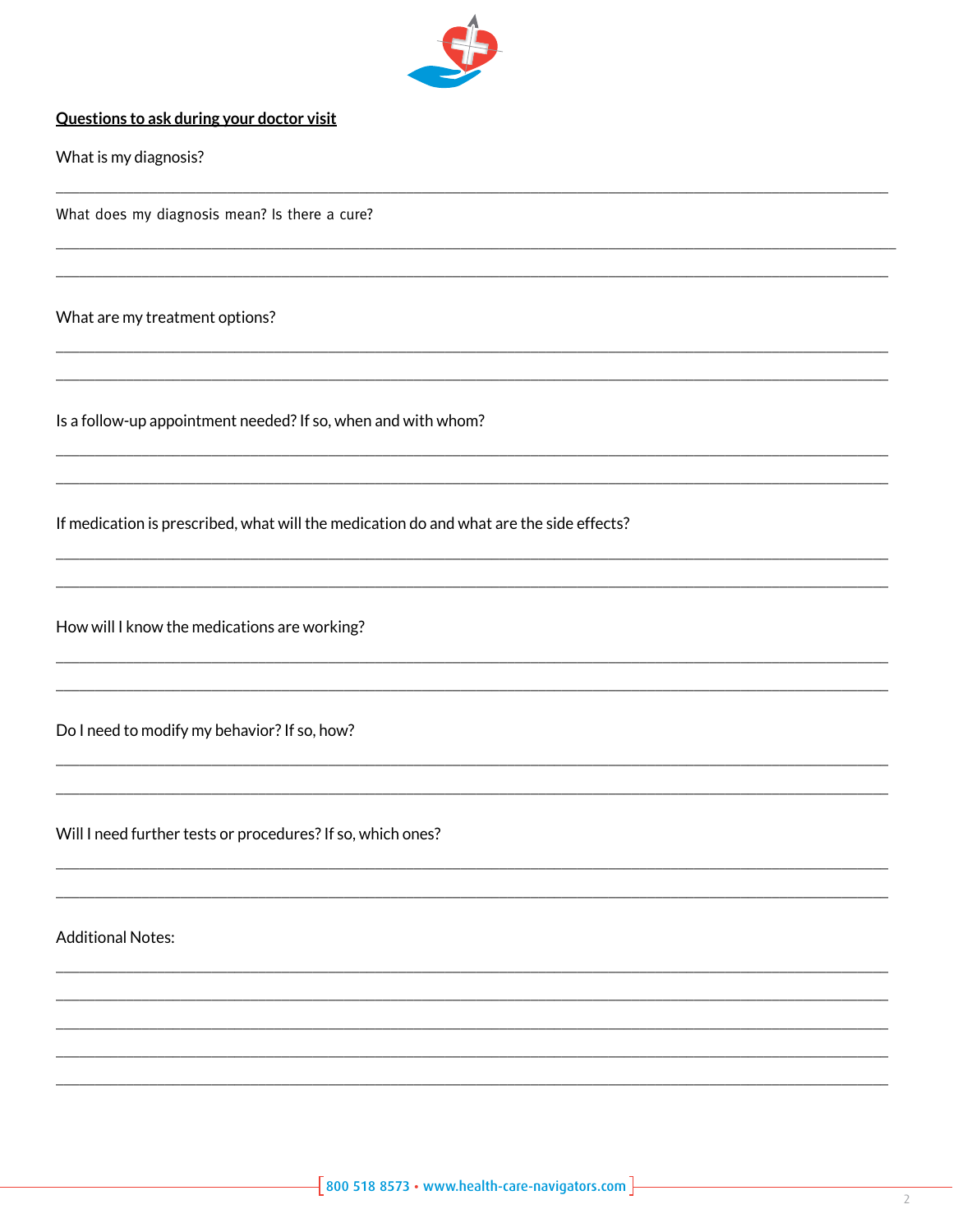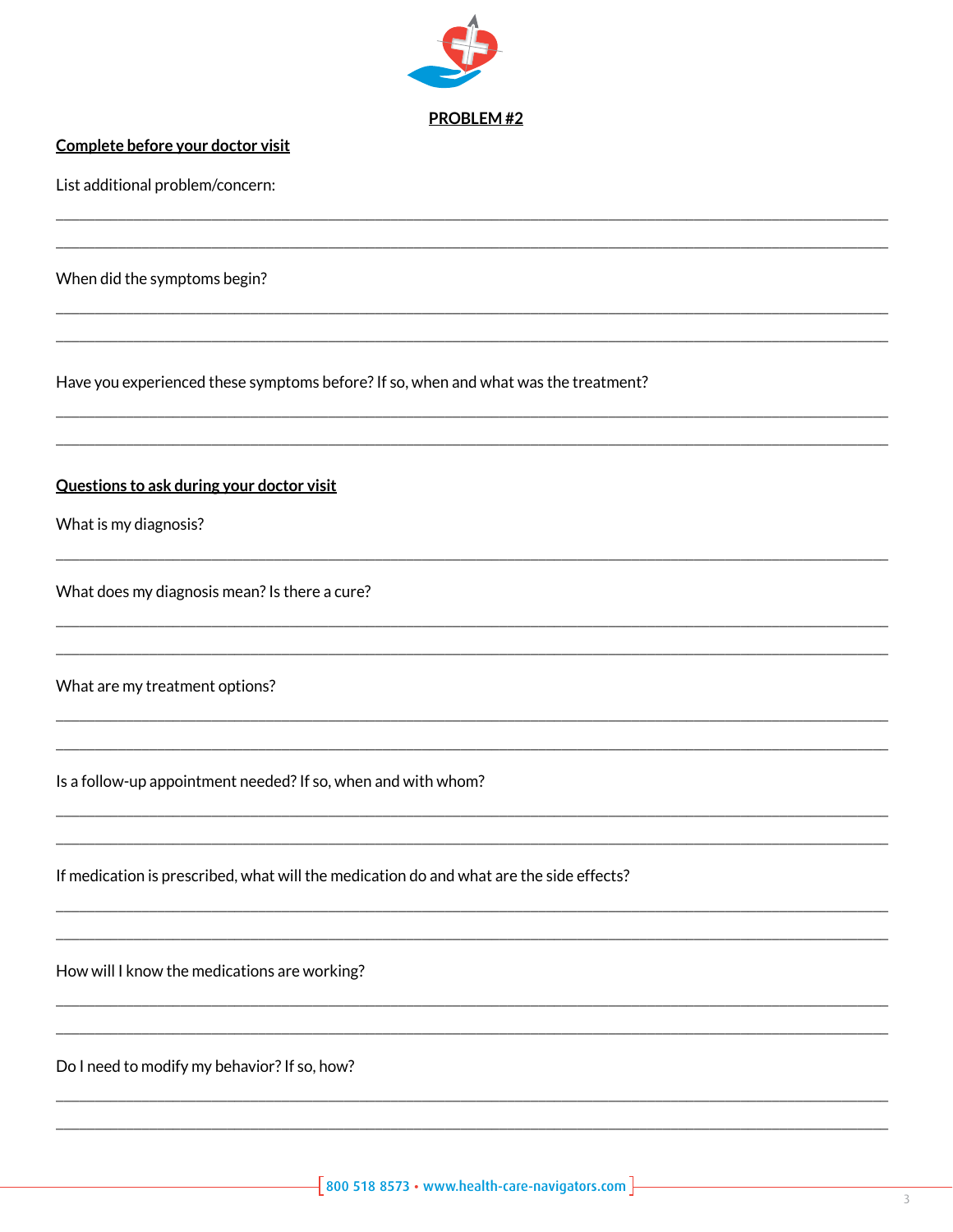

Will I need further tests or procedures? If so, which ones?

**Additional Notes:** 

## PROBLEM #3

#### Complete before your doctor visit

List additional problem/concern:

When did the symptoms begin?

Have you experienced these symptoms before? If so, when and what was the treatment?

## Questions to ask during your doctor visit

What is my diagnosis?

What does my diagnosis mean? Is there a cure?

What are my treatment options?